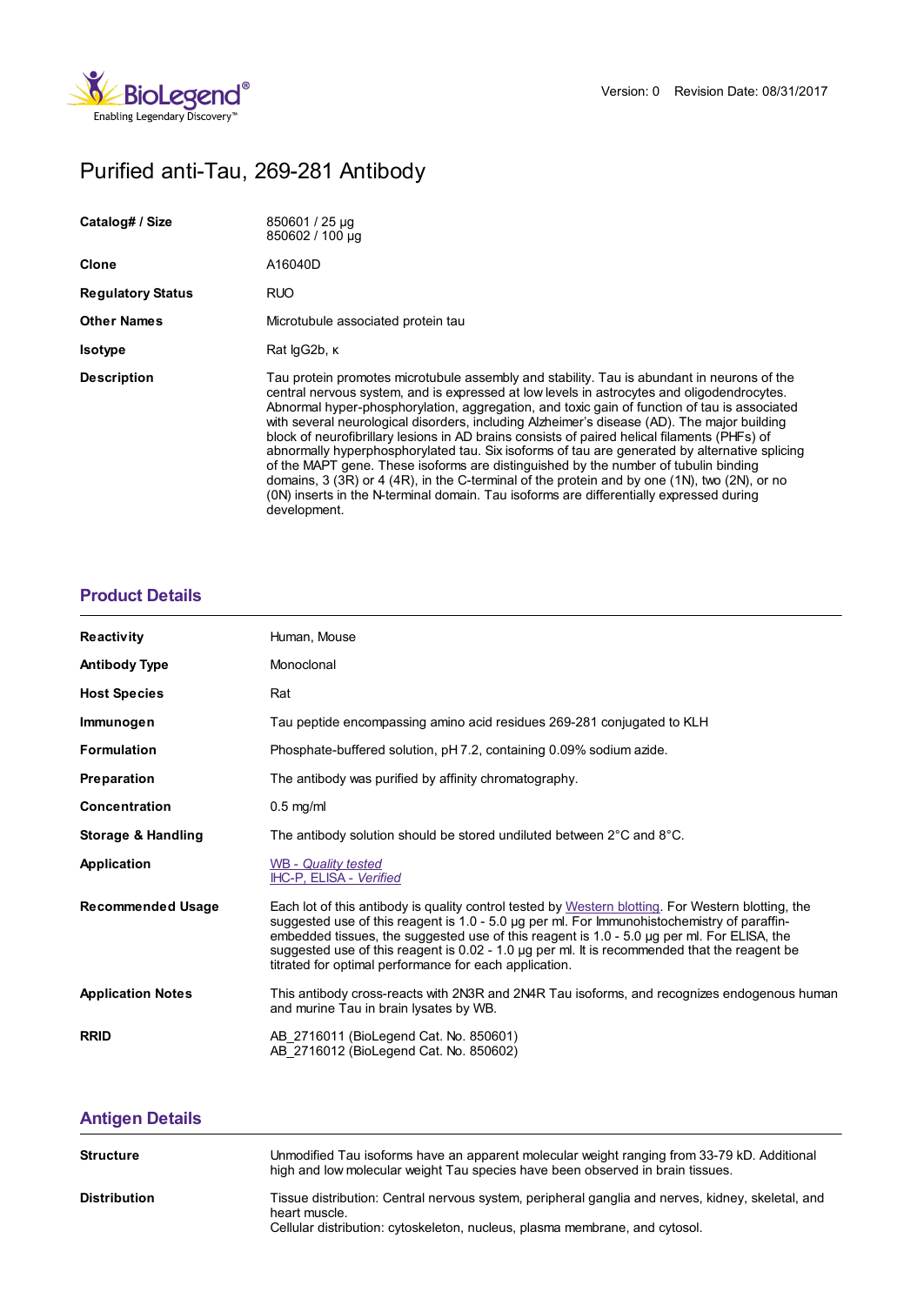| <b>Function</b>           | Tau promotes microtubule assembly and stability. The short tau isoforms allow plasticity of the<br>cytoskeleton whereas the longer isoforms may preferentially play a role in its stabilization.    |
|---------------------------|-----------------------------------------------------------------------------------------------------------------------------------------------------------------------------------------------------|
| <b>Interaction</b>        | Tau interacts with Sequestosome-1, Peptidyl-prolyl cis-trans isomerase FKBP4, Casein kinase I<br>isoform delta, Serine/threonine-protein kinase Sgk1, Laforin, Alpha-synuclein                      |
| <b>Biology Area</b>       | Cell Biology, Neurodegeneration, Neuroscience, Protein Misfolding and Aggregation                                                                                                                   |
| <b>Molecular Family</b>   | Tau                                                                                                                                                                                                 |
| <b>Antigen References</b> | 1. Augustinack JC, et al. 2002. Acta Neuropathol. 103(1):26-35. PubMed.<br>2. Seubert P, et al. 1995. J Biol Chem 270(32):1817-22. PubMed.<br>3. Dong Y, et al. 2012. PLoS One 7(6):e39386. PubMed. |
| Gene ID                   | 4137                                                                                                                                                                                                |

#### **Related [Protocols](https://www.biolegend.com/it-it/products/purified-anti-tau-269-281-antibody-14880?pdf=true&displayInline=true&leftRightMargin=15&topBottomMargin=15&filename=Purified anti-Tau, 269-281  Antibody.pdf#productRelatedProtocols)**

| <b>Western Blotting Protocol</b>                                    |  |
|---------------------------------------------------------------------|--|
| <b>Immunohistochemistry Protocol for Paraffin-Embedded Sections</b> |  |
| <b>ELISPOT Protocol</b>                                             |  |
|                                                                     |  |

## **Other [Formats](https://www.biolegend.com/it-it/products/purified-anti-tau-269-281-antibody-14880?pdf=true&displayInline=true&leftRightMargin=15&topBottomMargin=15&filename=Purified anti-Tau, 269-281  Antibody.pdf#productOtherFormats)**

Purified anti-Tau, 269-281 , Alexa Fluor® 647 anti-Tau, 269-281

#### **Product Data**



Western blots of anti-Tau, 269-281 antibody (clone A16040D) and isotypematched control rat IgG2b, κ. Lane 1: 20 µg of normal human brain lysate; Lanes 2 & 3: 20 µg of mouse brain lysates. Blots were incubated overnight at 4°C with 1 or 5 µg/ml of primary antibody, followed by incubation with horseradish peroxidase labeled goat anti-rat IgG secondary antibody.



IHC staining of anti-Tau, 269-281 antibody (clone A16040D) and isotypematched control rat IgG2b on formalinfixed paraffin-embedded Alzheimer's disease brain tissue. Following antigen retrieval using Sodium Citrate and 0.25% triton X-100, the tissue was incubated with the primary antibody at 5 µg/ml overnight at 4°C. Biotinylated antirat IgG, HRP Streptavidin, and DAB (3,3'-diaminobenzidine) substrate were used as the detection system.